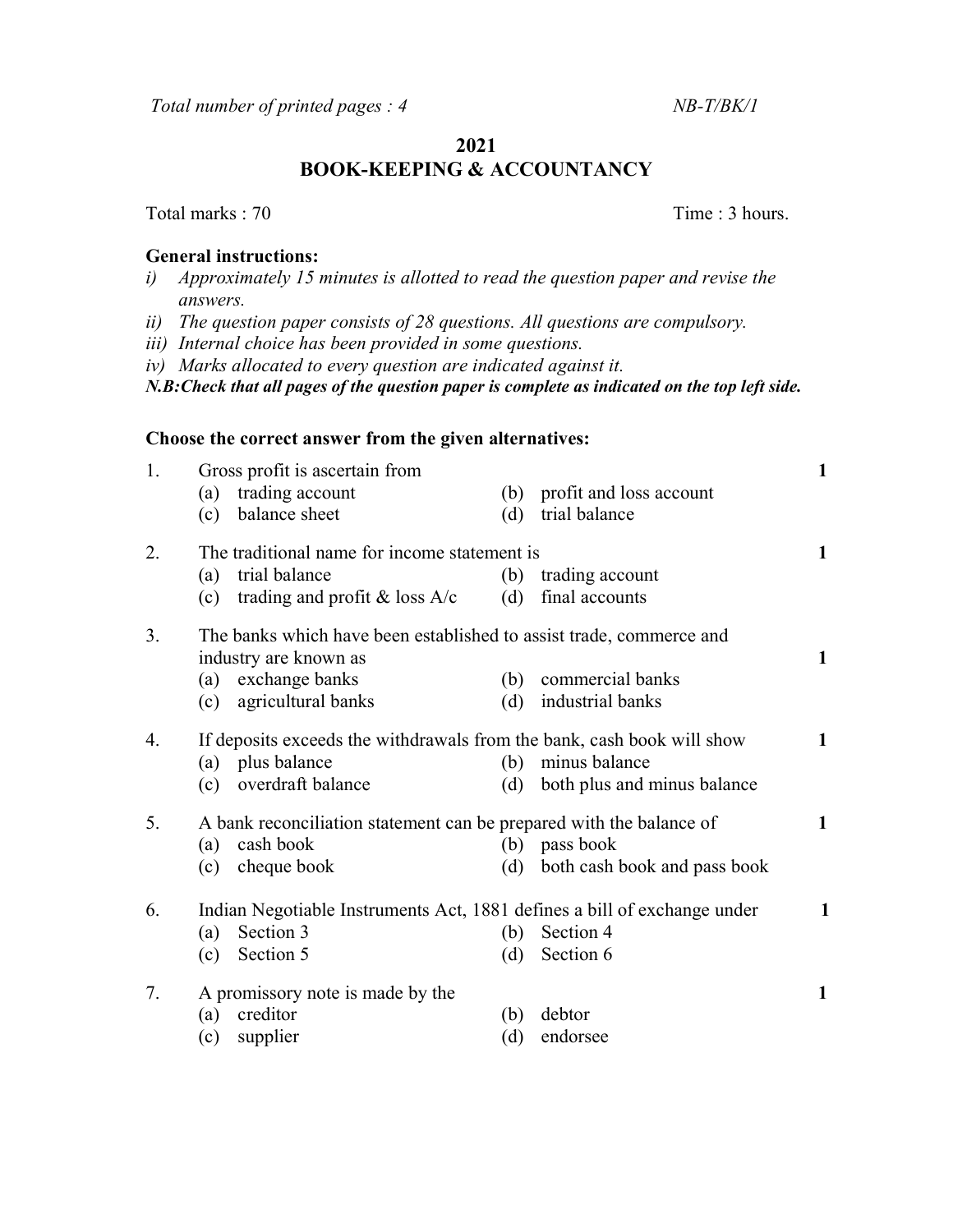| 8.  | The differences in the trial balance is transferred to                                                                                                                                                                                                             |                                                                |              |  |  |  |  |  |
|-----|--------------------------------------------------------------------------------------------------------------------------------------------------------------------------------------------------------------------------------------------------------------------|----------------------------------------------------------------|--------------|--|--|--|--|--|
|     | Capital A/c<br>(a)                                                                                                                                                                                                                                                 | difference A/c<br>(b)                                          |              |  |  |  |  |  |
|     | (c) profit and Loss $A/c$                                                                                                                                                                                                                                          | suspense $A/c$<br>(d)                                          |              |  |  |  |  |  |
| 9.  | "Depreciation may be defined as permanent and continuing diminution in the<br>quality, quantity or the value of an asset" has been defined by<br>$\mathbf{1}$<br>R.N Carter<br>(b) W. Pickles<br>(a)<br>(c) Spicer and Peglar<br><b>Accounting Standard</b><br>(d) |                                                                |              |  |  |  |  |  |
| 10. | Depreciation means<br>(a) physical wear and tear<br>obsolescence<br>(c)                                                                                                                                                                                            | amortisation<br>(b)<br>(d) fluctuation                         | $\mathbf{1}$ |  |  |  |  |  |
|     | Answer the questions in about 20-30 words:                                                                                                                                                                                                                         |                                                                |              |  |  |  |  |  |
| 11. | What is the utility of balance sheet?                                                                                                                                                                                                                              |                                                                |              |  |  |  |  |  |
| 12. | What is a credit card?                                                                                                                                                                                                                                             |                                                                |              |  |  |  |  |  |
| 13. | What is E-banking?<br>$\boldsymbol{2}$                                                                                                                                                                                                                             |                                                                |              |  |  |  |  |  |
| 14. | $\boldsymbol{2}$<br>Define compensating error.                                                                                                                                                                                                                     |                                                                |              |  |  |  |  |  |
| 15. | What is meant by sliding figure error?                                                                                                                                                                                                                             |                                                                |              |  |  |  |  |  |
| 16. | Write a note on diminishing balance method.                                                                                                                                                                                                                        |                                                                |              |  |  |  |  |  |
|     | Answer the questions in about 30-50 words:                                                                                                                                                                                                                         |                                                                |              |  |  |  |  |  |
| 17. | $\mathbf{3}$<br>Explain any three importance of trading account.                                                                                                                                                                                                   |                                                                |              |  |  |  |  |  |
| 18. | 3<br>Explain in brief the stages of final accounts.                                                                                                                                                                                                                |                                                                |              |  |  |  |  |  |
| 19. | Write a note on:<br>dishonor of cheque<br>a)                                                                                                                                                                                                                       | $1\frac{1}{2}x^2 = 3$<br>b) bank charges or collection charges |              |  |  |  |  |  |
| 20. | Explain the parties involved in bills of exchange.<br>3                                                                                                                                                                                                            |                                                                |              |  |  |  |  |  |
| 21. | Explain any three causes of depreciation.<br>3                                                                                                                                                                                                                     |                                                                |              |  |  |  |  |  |
| 22. | Write and explain any three disadvantages of diminishing balance method.<br>3                                                                                                                                                                                      |                                                                |              |  |  |  |  |  |
|     | Answer the questions in about 70-100 words:                                                                                                                                                                                                                        |                                                                |              |  |  |  |  |  |
|     |                                                                                                                                                                                                                                                                    |                                                                |              |  |  |  |  |  |

23. a. Mention and explain any five characteristics of balance sheet.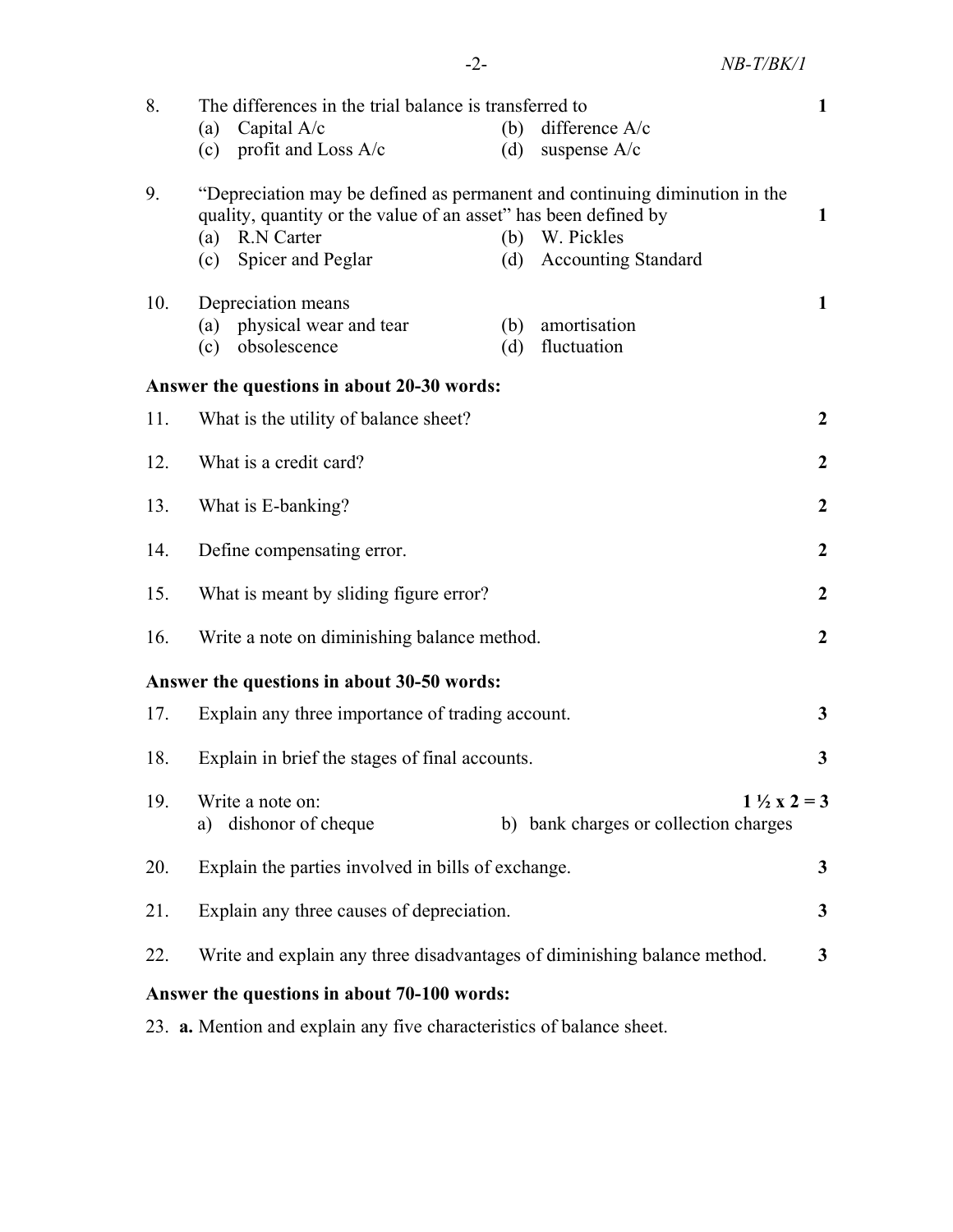| <b>Or</b> |
|-----------|
|           |

b. Prepare trading, profit and loss account and balance sheet as on 31<sup>st</sup> March 2018 from the trial balance of M/s John & Bros.

| Partriculars             | ₹                     | ₹                      |
|--------------------------|-----------------------|------------------------|
|                          | <b>Debit Balances</b> | <b>Credit Balances</b> |
| Opening stock            | 10,000                |                        |
| Purchase/Sales           | 20,000                | 40,000                 |
| Purchase return          |                       | 1,000                  |
| Capital                  |                       | 65,000                 |
| Cash                     | 7,000                 |                        |
| Carriage and cartage     | 3,000                 |                        |
| Freight outward          | 4,000                 |                        |
| Salaries & wages         | 6,000                 |                        |
| Land $&$ building        | 35,000                |                        |
| Plant & machinery        | 15,000                |                        |
| <b>Bills</b> receivables | 6,000                 |                        |
|                          | 1,06,000              | 1,06,000               |

Closing stock was valued at  $\bar{\tau}$  9,000.

24. a. Explain the various benefits of E- banking to the customers.

 $\sigma$  5

b. Explain any five types of account that can be opened with the bank.

- 25. a. Mention and explain the steps for the creation of bank reconciliation statement. Or 5
	- b. Amenla had an account in the State Bank of India. According to her cash book, the balance as on 31<sup>st</sup> December, 2017 was  $\bar{\xi}$  1,750.
		- i) The pass book on the same date showed that cheques of  $\bar{\tau}$  180,  $\bar{\tau}$  1,150 and  $\bar{\tau}$  125 were not presented for payment.
		- ii) All cheques amounting  $\bar{\tau}$  1,220 paid into her account were not cleared by 31st December, 2017
		- iii) The bank has allowed interest of  $\bar{\tau}$  510
		- iv) Bank had charged  $\bar{\xi}$  50 commission for the services offered. Prepare a bank reconciliation statement.
- 26. a. Explain any five characteristics of bills of exchange.

## $\sigma$  5

**b.** A bill of  $\bar{\tau}$  1,000 is drawn by Hilo on Kavishe on 5<sup>th</sup> August, 2018 payable six months after date. The bill was accepted by drawee on presentation and duly met on maturity.

Record these transactions in the books of both the parties.